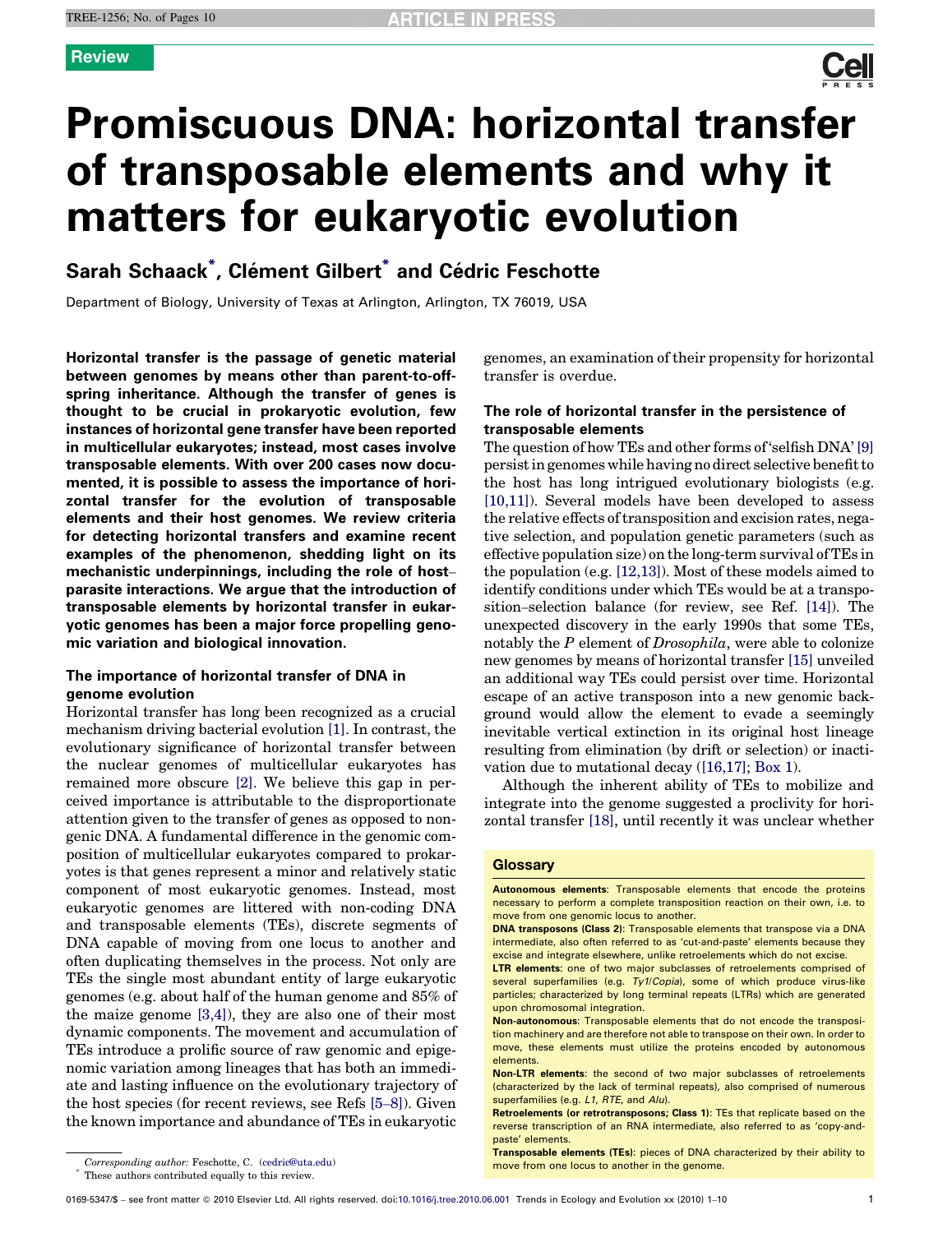# RTICLE IN PRES

## <span id="page-1-0"></span>Box 1. The role of horizontal transfer in the lifecycle of transposable elements

The lifecycle of a TE family is akin to a birth-and-death process: a new TE family is born when an active copy colonizes a novel host genome and it dies when all copies in a lineage are lost (by chance or negative selection) or inactivated, a process which may be driven by hostdefense mechanisms and/or by the accumulation of disabling mutations in the TE sequence (see Figure Ia). There are two major ways for TEs to escape extinction: the first is to horizontally transfer to a new host genome prior to inactivation and the second is to inflict minimal harmful effects (e.g. low replication rate), so as to evade the eye of selection in their current host. Like other parasites, it is possible that TEs will make use of different strategies over time, e.g. rely on high transmission rates initially (rapid replication and horizontal transfer), perhaps evolving towards a lower virulence strategy over time ('the conventional wisdom', according to Ref. [\[83\]](#page-9-0)). The signature of each strategy (which do not represent a dichotomy as much as a continuum) is illustrated by looking at the relative congruence between TE phylogenies and that of their host (Figure Ib and c). In families of TEs where HTT is frequent, there should be dramatic incongruence between the phylogeny of the TE family and that of its various host species (Figure Ib). In these cases, horizontal transfer might allow the TE to colonize a new genome in which host suppression mechanisms are inefficient [\[16,17\]](#page-7-0), either because they have not had time to co-evolve or are copy numberdependent (e.g. [\[84,85\]](#page-9-0)). In cases where TEs have persisted for long periods in a given host lineage, the reduced frequency of HTT can be inferred from the greater similarity between the TE and host phylogenies (Figure Ic). For example, persistence could be achieved through self-regulatory mechanisms that limit copy number (proposed in [\[16\]](#page-7-0)) or by evolving targeting preference for insertion into 'safe havens' in the genome (e.g. high copy-number genes or heterochromatin [\[86,87\]\)](#page-9-0). The LINE-1 element of mammals provides an exceptional example of vertical endurance, having persisted and diversified over the past 100 My with no evidence of HTT [\[36,88\]](#page-8-0).



Figure I. (a) Simplified model of the lifecycle of TE families and the importance of horizontal transfer. Gray bars represent chromosomes, colored squares represent TEs (with the original sequence in red, mutated in orange, diversified in yellow, persistent in green, and inactivated by orange and red lines). Arrows represent transitions between stages (not all possibilities are illustrated). (b and c) Expected phylogenetic patterns of TEs found among hosts when HTT is frequent (b) versus rare (c). Hypothetical TE phylogenies are depicted with black lines, black circles at nodes illustrate episodes of HTT, and host species are shown in colored silhouettes on the right of each tree with color similarity indicative of their phylogenetic relatedness.

the process affected a broad range of TEs and organisms. Here we review the methods and criteria for detecting horizontal transposon transfer (HTT), examine trends and patterns revealed by the growing number of documented cases, and highlight the importance of HTT in the lifecycle of various types of TEs. We conclude that virtually all types of TEs may be subject to HTT, and that viruses and parasites may facilitate the spread of TEs across widely diverged species. Lastly, we argue that the importance of HTT in the evolution of multicellular eukaryotes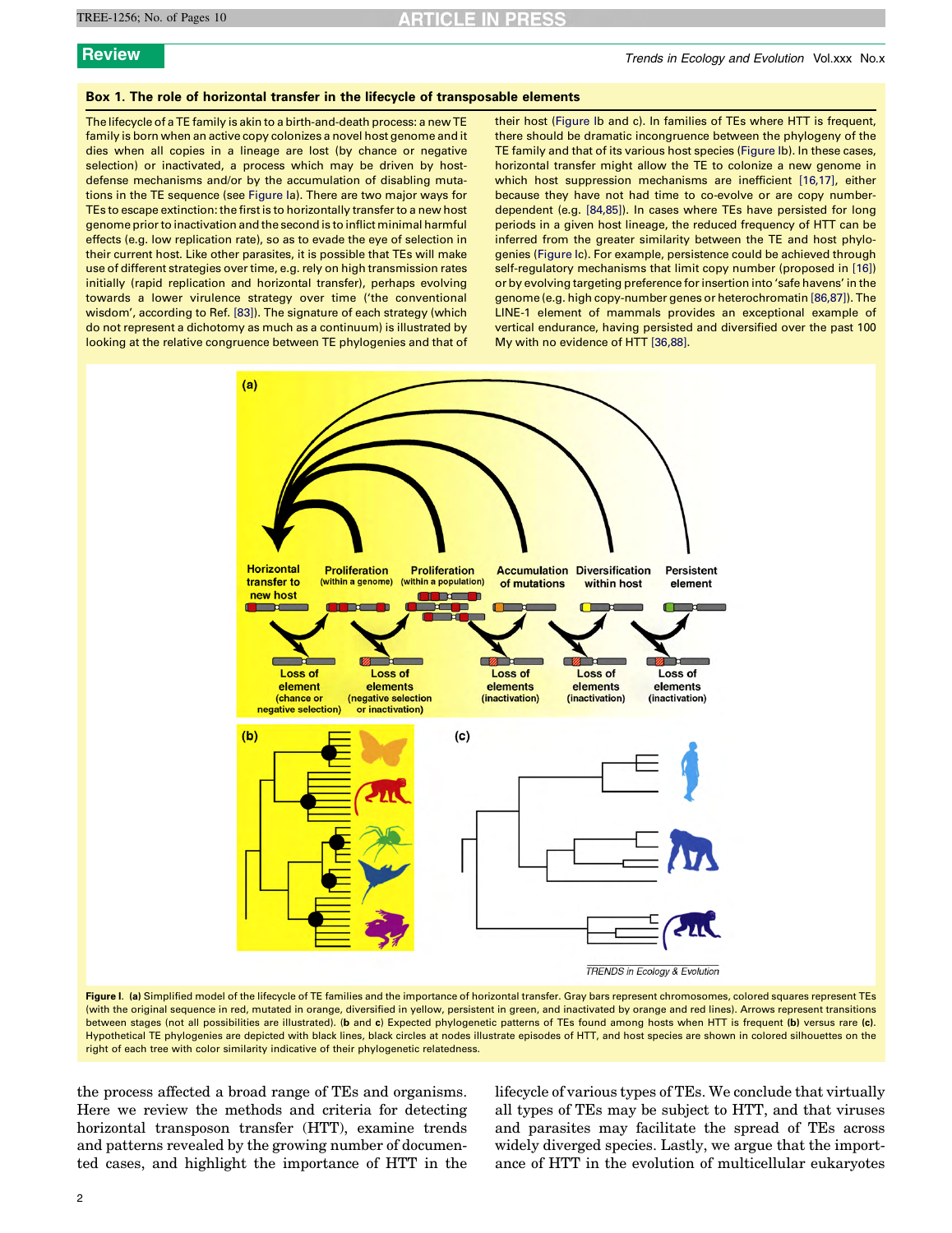**TICLE IN PRES** 

<span id="page-2-0"></span>has been largely overlooked and discuss the impact of such a process on the evolution of host genomes.

# Detecting HTT in the genomic era

Traditionally, three criteria have been used to infer HTT: (i) patchy distribution of the TE within a group of taxa, (ii) high sequence similarity of the TE from different host species which exceeds levels that would be expected given the divergence time of the hosts, and (iii) incongruence of TE and host phylogeny (reviewed by Refs [\[19,20\]\)](#page-7-0). It is, however, important to keep in mind that each of these patterns may also result from other evolutionary processes, such as stochastic loss and/or differential fixation of ancestral polymorphism [\[21\],](#page-7-0) purifying selection acting to preserve TE sequences for cellular function [\[22,23\],](#page-7-0) or variable rates and modes of evolution of the TEs [\[20,24\]](#page-7-0). Inferences about HTT, therefore, need to be based on more than one line of evidence, with the strongest cases being those for which alternative hypotheses can be confidently refuted by sampling additional taxa and loci, as well as performing tests to examine the role of selection in preserving TE sequences after their insertion in the genome.

The difficulty in establishing HTT is well illustrated by the alleged horizontal transfer of the Bov-B non-long terminal repeat (non-LTR) retrotransposon between squamate reptiles and ruminants. Here the claim for HTT was originally made based on the high level of interspecific sequence similarity in a  $550$ -bp region at the  $3'$  end of the element and its patchy distribution among tetrapods [\[25\]](#page-7-0). This claim was later refuted based on sequence analyses of a longer segment of the reverse transcriptase region from a broader range of related non-LTR retrotransposons [\[26\]](#page-7-0). The case for HTT remained unsettled until additional taxa were sampled and further sequence analyses were conducted, which now strongly argue in favor of HTT [\[27,28\]](#page-8-0). The argument for HTT was further bolstered by the discovery of a Bov-B-derived short interspersed element from squamate reptiles integrated in the genome of a poxvirus known to infect mammals [\[29\]](#page-8-0).

| Table 1. Summary of known cases of HTT |  |  |
|----------------------------------------|--|--|
|----------------------------------------|--|--|

One method that may be used to infer HTT between host species is the comparison of rates of synonymous mutations  $(K<sub>s</sub>)$  observed in TEs with those in orthologous genes. If the presence of a TE in two hosts is due to HTT, then it will be younger and will have accumulated fewer synonymous mutations than the host genes [\[30,31\].](#page-8-0) With many complete genome sequences now available, this approach can be implemented in a robust statistical framework taking into account the Ks distribution of hundreds of host genes in order to formally define the Ks threshold under which the presence of a TE is considered to be the result of HTT. An advantage of this approach is that it can be applied to the detection of HTTs between closely-related species, such as Drosophila melanogaster and Drosophila simulans, which diverged less than  $5 \text{ My ago } [31]$  $5 \text{ My ago } [31]$ .

Access to whole genome sequences provides the opportunity to gather most TE copies from a given genome, which can also be used to supply robust evidence for HTT. Phylogenetic analysis of individual TE copies extracted from multiple genomes involved in HTT, in conjunction with biogeographical and ecological data, can help decipher the direction of transfer (e.g. [\[32,33\]\)](#page-8-0). In addition, whole genomes provide a way to estimate the timing of amplification of TE families, which, in turn, can help strengthen the case for HTT. Both empirical data [\[34\]](#page-8-0) and simulations [\[35\]](#page-8-0) suggest that TE amplification occurs immediately after the initial introduction of an active founder copy. Thus, by dating TE amplification one can estimate the date at which HTT might have occurred. Dating can be performed by calculating the pairwise divergence between all individual TE copies and an ancestral founder copy, which can be approximated by a consensus sequence reconstructed using multiple copies belonging to the same TE family from a given species. Because TE sequences typically evolve neutrally after insertion in the genome [\[16,17\],](#page-7-0) the date of amplification can be obtained by converting the average sequence divergence into absolute time using the neutral substitution rate of the host species

| <b>Class</b>             | Superfamily     | <b>Number of HTTs</b> | Number of HTTs in Drosophila | Number of cross-phyla HTTs |
|--------------------------|-----------------|-----------------------|------------------------------|----------------------------|
| Non-LTR retrotransposons | jockey          | 3                     | 3                            |                            |
|                          | <b>RTE</b>      |                       |                              |                            |
|                          | CR <sub>1</sub> |                       |                              |                            |
|                          | Rex1            |                       |                              |                            |
|                          | Tad             |                       |                              |                            |
|                          | Smal (SINE)     |                       |                              |                            |
| LTR retrotransposons     | Ty3/gypsy       | 70                    | 63                           |                            |
|                          | Ty1/copia       | 16                    | 4                            |                            |
| Penelope                 | Penelope        | 11                    | 11                           |                            |
| DNA transposons          | P               | 28                    | 28                           |                            |
|                          | Tc1/mariner     | 34                    | 17                           | 3                          |
|                          | PIF             | 3                     | 3                            |                            |
|                          | <b>Mutator</b>  |                       |                              |                            |
|                          | hAT             | 38                    | 10                           | 9                          |
|                          | IS <sub>5</sub> |                       |                              |                            |
|                          | PiggyBac        | 2                     |                              |                            |
| <b>TOTAL</b>             |                 | 218                   | 139                          | 12                         |

Cases listed by class and tallied by superfamily with the number of cases observed in drosophilids and involving cross-phyla transfer noted [\(see Supplemental Table 1](#page-7-0) for complete list and references).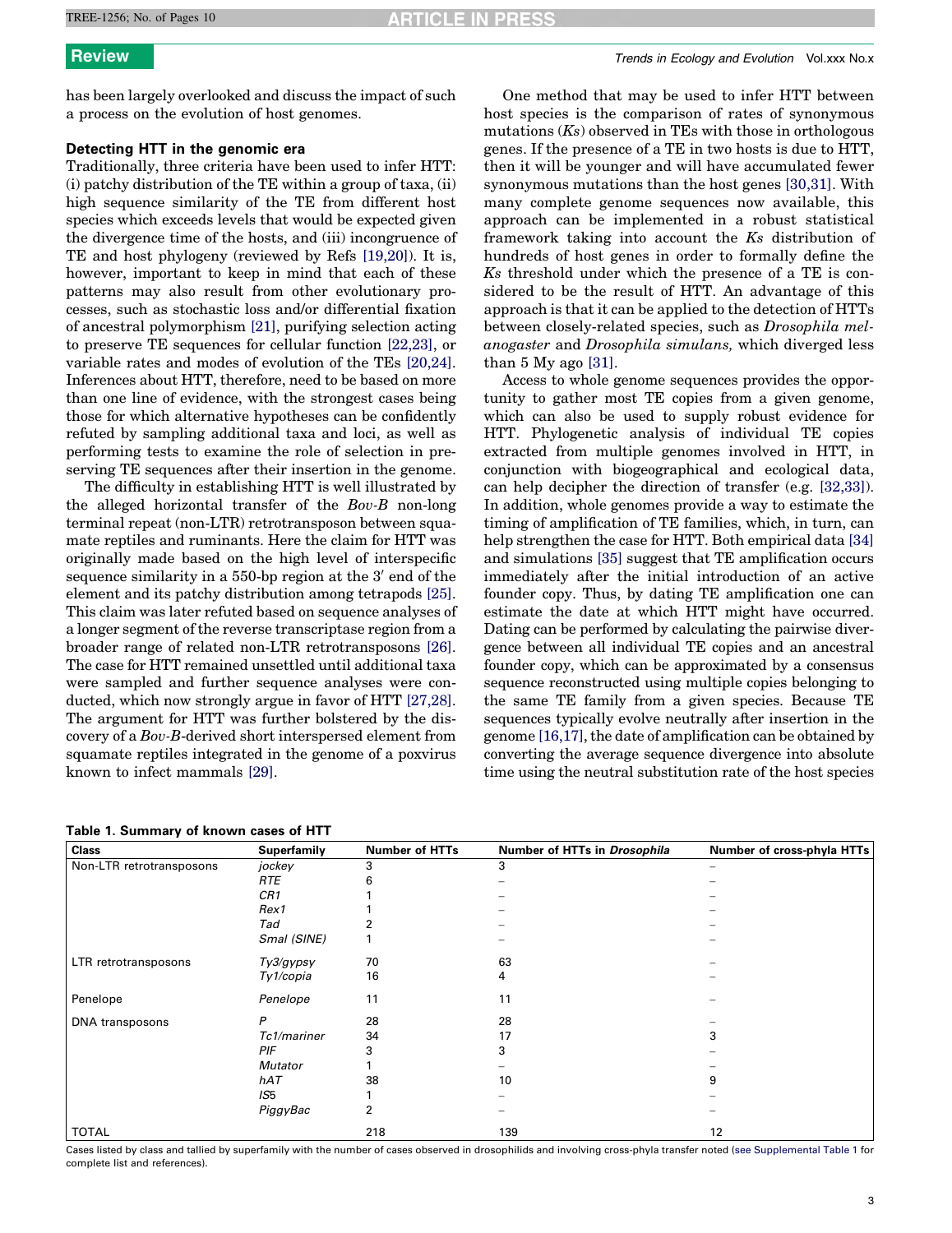### <span id="page-3-0"></span>TREE-1256; No. of Pages 10

# **ARTICLE IN PRESS**

[\[36,37\].](#page-8-0) A difference in the dates of TE amplification between different hosts may indicate that the TE was transferred in some species earlier than in others, which may also provide insight into the direction of HTT.

# Known cases of HTT: the tip of the iceberg?

Data accumulated over the last two decades have shown that both RNA- and DNA-mediated elements have crossed species boundaries on many occasions ([Table 1](#page-2-0); see also Supplemental Table 1 and references therein). Our survey of the literature reveals 218 convincing cases of HTT; with 103, 97, and 14 cases affecting DNA transposons, LTR retrotransposons, and non-LTR retrotransposons, respectively ([Table 1\)](#page-2-0). The apparent difference in the success rate of HTT among TE types may stem from differences in the replication strategies of the elements ([Box 1\)](#page-1-0), mechanisms of transposition (Box 2), and/or may reflect historical and sampling biases. Because DNA transposons were the first type of elements reported to transfer horizontally, they may have subsequently been subject to closer investigation (see Supplemental Table 1). Similarly, the majority of HTT cases involve drosophilid flies (139 out of 218), but this is likely because this is a group in which some of the most famous, early cases of HTT were discovered and for which extensive genomic resources are available. Currently, the taxonomic sampling bias of whole-genome sequencing projects among eukaryotes leans strongly towards animals and fungi, making it difficult to infer patterns among under-represented groups, for example unicellular eukaryotes and plants. Thus, it is important to be cautious when making generalizations about patterns of HTT based on <1000 sequenced genomes until data for a more diverse assemblage of the >1.5 million extant eukaryotes become available.

# Box 2. Transposition mechanisms and how they may influence HTT

TEs are categorized into two major classes based on their mechanism of replication and are further clustered into superfamilies and families according to their sequence and structural similarities [\[89\]](#page-9-0). Retroelements (Class I) are referred to as 'copy-and-paste' TEs because their mobilization typically involves replicative gain [\[90\].](#page-9-0) In contrast, DNA transposons (Class II) are typically characterized by 'cut-andpaste' transposition, whereby the element is excised and reintegrated elsewhere [\[5,91\].](#page-7-0) The inherent ability of TEs to mobilize and integrate into chromosomes increases the possibility of their transfer compared to non-mobile sequences [\[18\]](#page-7-0); however, the propensity for HTT may differ based on the transposition mechanism of each group Figure I .

DNA transposons and LTR retroelements both have a doublestranded DNA intermediate that is thought to be more stable than the RNA intermediate of non-LTR retroelements and therefore more likely to be capable of HTT [\[26,92\].](#page-7-0) In addition, DNA transposons that have transferred across widely-diverged taxa may be more likely to function because only the transposase, but no specific host factors, are required for transposition to occur [\[38\].](#page-8-0) Structurally, most of these elements are extremely streamlined, often consisting of a single

intronless gene encoding a transposase flanked by short terminal inverted repeats. In some cases, they lack a promoter and rely on read-through transcription from adjacent host promoters for expression (e.g. Tc1 [\[93\]\)](#page-9-0). It is tempting to interpret this minimal genetic organization as an adaptation for HTT. Other aspects of the transposition cycle are also likely to determine the probability of HTT, for example some LTR retrotransposons encode an envelopelike protein. As with retroviruses, such proteins could provide the TE with infection-like capabilities [\[51,94\],](#page-8-0) although many cases of HTT involving envelope-less LTR elements have also been described (e.g. [\[95\]\)](#page-9-0).

Regardless of their class, TEs can be autonomous or nonautonomous, depending on whether they have the coding capacity for proteins required for their mobilization. Although both autonomous and non-autonomous elements can be activated if the necessary proteins are available and their cis-acting sequences are intact, non-autonomous elements may be less likely to transfer horizontally because they do not encode the proteins required for their own mobilization (but see Ref. [\[29\]](#page-8-0) for an interesting case of host-to-virus transfer of a non-autonomous element).



TRENDS in Ecology & Evolution

Figure I. Schematics of the transposition mechanisms for the three major groups of TEs, with special reference to points in the process where the possibility of HTT is especially high. White circles with solid borders are cells, gray circles with dashed borders are nuclei; bold lines indicate host DNA (black = donor site, gray = recipient site); TEs are represented by red boxes (DNA) or squiggly lines (mRNA); protein products are represented by shaded circles and ovals; thick black arrows indicate stage in transposition during which TEs are disassociated from host genomic DNA and thought to be most likely to horizontally transfer.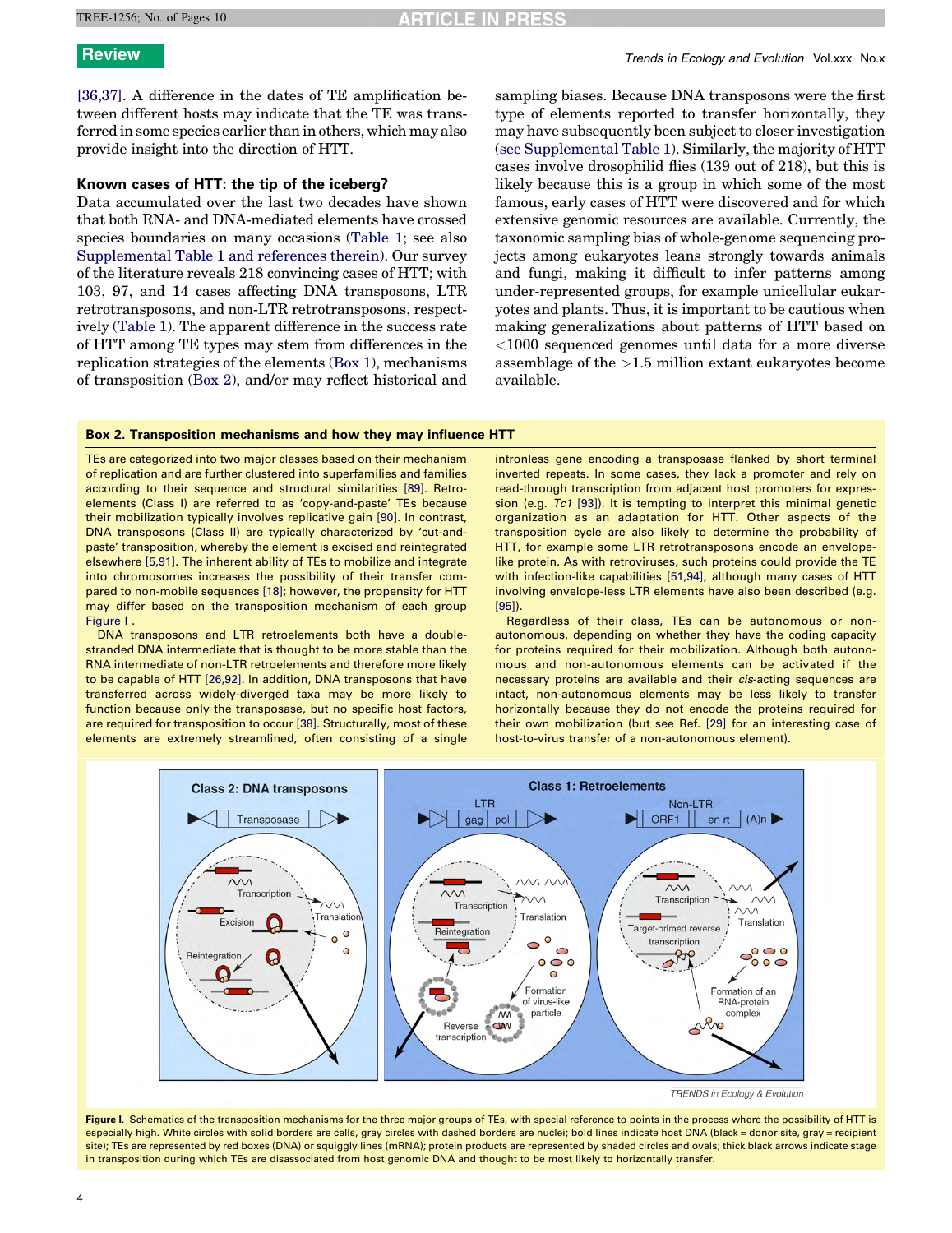# <span id="page-4-0"></span>Box 3. Making the case: an example of widespread HTT

Several lines of evidence can be used to make the case for HTT among organisms. (a) A patchy taxonomic distribution is expected if TEs are moving horizontally rather than being vertically inherited. The timing of amplification can be used to help identify candidate vectors, given that species ranges (and their overlap) can shift significantly over evolutionary time periods. (b) Identifying empty orthologous positions in other species helps verify that a given insertion has not been vertically inherited (in which case it would be found at the same genomic position in other taxa). (c) The most frequently used criterion to uncover cases of HTT, however, is sequence similarity between TEs from species that exceeds the levels expected based on the time elapsed since their divergence. (d) Such sequence similarity can be analyzed in a phylogenetic framework and combined with information on the distribution and ecology of the species involved to make further inferences about the episodes of HTT. (e) Lastly, the identification of a vector or mechanism of transfer represents a 'holy grail' in terms of evidence for HTT. Despite mounting examples of HTT, the unequivocal confirmation of any specific mechanism acting to shuttle DNA among eukaryotes remains elusive Figure I.

Recently, Gilbert et al. [\[61\]](#page-8-0) described a case of repeated, widespread HTT including data suggesting parasites may play a key role in facilitating HTT. The evidence showed HTT of four families of DNA transposons across four animal phyla and including exchanges among species on at least three different continents. In addition to the HTT observed in vertebrates, they identified two invertebrate species harboring the horizontally transferred TEs, both of which are associated with parasitic life cycles. The hemipteran, Rhodnius prolixus, which is an insect known to feed on the blood of mammals, birds, and reptiles, as well as the pond snail, Lymnaea stagnalis, which is an intermediate host for numerous trematodes parasitizing diverse vertebrates. In particular, two of the transposons identified in R. prolixus cluster phylogenetically with those found in the opossum and squirrel monkey, which rank highly among this bug's preferred mammalian hosts in South America. Transposon DNA could have been directly ingested or delivered by the bug through the frequent exchanges of blood and saliva that occur between host and parasite during feeding. In addition, it is possible that trypanosomes, intracellular protozoan parasites transmitted to vertebrate hosts by triatomine bugs during feeding, acted as an intermediate vector for HTT.



**TRENDS in Ecology & Evolution** 

Figure I. An example of the lines of evidence used to infer the horizontal transfer of a transposable element family, OposCharlie1 (OC1), across three phyla and three continents. (a) Phylogenetic evidence based on a tree showing the patchy distribution and timing of amplification of OC1 across phyla. Presence indicated with an blue lightning bolt, timing of amplification (My ago) estimated for vertebrates based on sequence divergence of copies from the consensus shown below tree. (b) Lack of orthologous insertions among taxa illustrated by an alignment showing empty sites at orthologous positions across taxa sharing recently transferred copies of OC1 (target site duplication of insert shown in orange). (c) Sequence identity shown by a plot of the percent identity at the nucleotide level across all aligned regions of the OC1 consensus sequence across taxa, including the transposase open-reading frame (indicated by the purple rectangle), using 10-bp windows and 3-bp steps. (d) Biogeographical evidence represented by a phylogeny of OC1 elements superimposed on a map to illustrate the presumed distribution of the host species at the inferred time of transfer which shows higher identity among geographically overlapping species. (e) Candidate vectors include: (i) naked DNA or RNA; (ii) TEs; (iii) viruses; (iv) bacteria (e.g. Wolbachia); (v) cellular parasites (e.g. trypanosomes); (vi) internal parasites (e.g. schistosomes) (vii) obligate endoparasitoids (e.g. parasitoid wasps); and (viii) ectoparasites (e.g. R. prolixus, the blood sucking triatomine bug, which has OC1 copies 95% similar to those found in its preferred host, the opossum based on Gilbert et al. [\[61\]](#page-8-0)).

Despite these sampling limitations, several initial inferences can be made based on the first large-scale systematic studies of HTT (Table 2). First, there is evidence that HTT has occurred numerous times, at least in some taxa. For example, a genome-wide study across Drosophila esti-

mates that approximately one HTT event per TE family occurs every 20 My in this group [\[31\].](#page-8-0) Furthermore, there has been a steady accumulation of clear cases in opistokonts (fungi and animals) and plants, the two eukaryotic supergroups in which TEs are especially abundant and for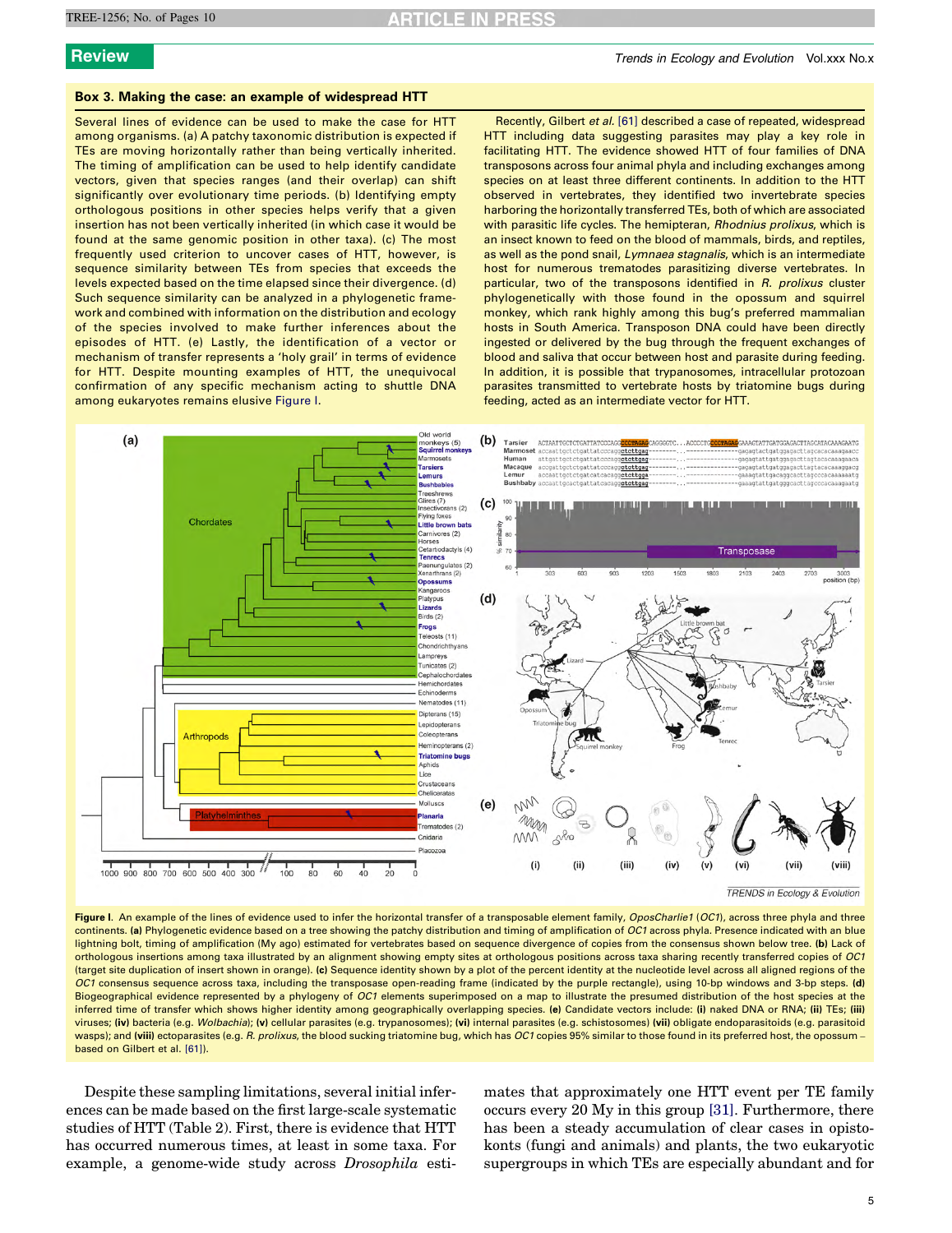which most whole-genome sequence data are presently available. Remarkably, in several instances, nearly identical elements have been able to infiltrate species separated by more than 500 My of evolution, including at least 12 instances of movement across animal phyla [\(Table 1](#page-2-0) and [Box 3\)](#page-4-0). So far, all these 'long jumps' involve DNA transposons  $(Tc1/mariner$  and  $hAT$  superfamilies), suggesting that these elements are well adapted to invade a wide range of species. This is not surprising given that several eukaryotic DNA transposons (in particular, the Tc1/mar*iner*,  $hAT$ , and  $piggyBac$  superfamilies) can transpose readily when introduced experimentally into the genome of heterologous species, even when the latter belong to a different phylum (e.g. [\[38](#page-8-0)–40]), a different kingdom (e.g. [41–[43\]](#page-8-0)), or even a different domain of life, i.e. bacteria or archea (e.g. [\[44,45\]](#page-8-0)). HTT is commonplace among prokaryotes (e.g. [\[46\]](#page-8-0)) and often serves as a vehicle to transfer genes between bacterial species [\[1\];](#page-7-0) however, only one putative example of transfer of a prokaryotic TE into a eukaryote has been reported. It involves the recent introduction of an IS5-like insertion sequence from an unknown bacterial species into a bdelloid rotifer [\[47\].](#page-8-0) Although the element is seemingly intact, it is only present as a single copy and appears to be transcriptionally inactive, suggesting that it failed to adapt to a eukaryotic host. Nonetheless, this example suggests that prokaryotic TEs may be delivered to eukaryotic hosts, which could explain the patchy distribution of some eukaryotic DNA transposons that are phylogenetically related to bacterial insertion sequences (e.g. the Merlin superfamily [\[48\]\)](#page-8-0).

# In search of the smoking gun: mechanisms underlying **HTT**

While the inherent mobility and replication abilities of TEs undoubtedly facilitate excision and integration, the precise mechanisms by which TEs can be transported between organisms, including potential vectors, remain largely mysterious. Successful transfer requires delivery of DNA from donor to host cell (and to the germline for multicellular organisms), followed by integration into the recipient host genome. It has long been established that 'naked' DNA and RNA can circulate in animal bodily fluids such as blood, plasma, lymph, saliva, and milk (e.g. [\[49\]](#page-8-0)); however, the half-life of such extrachromosomal nucleic acids has not been quantified in most species. Other proposed routes for HTT are through feeding (although this has never been demonstrated) or via some kind of vector (e.g. [\[50\]\)](#page-8-0). In the simplest case, TEs themselves may facilitate the transfer of other TEs, for example, non-LTR retrotransposons nesting in more HTT-prone DNA transposons might be able to shuttle between host species by hitchhiking. In addition, LTR retrotransposons can make their own virus-like particles, and several can encode envelope-like proteins (e.g. [\[51\]\)](#page-8-0), which could increase their stability in the environment and confer infectious properties facilitating HTT (see [Box 2](#page-3-0)).

Other potential vehicles for HTT are the multitude of pathogens and parasites that infect eukaryotes. The two types of vectors discussed most frequently in the literature are bacteria and viruses because of their known propensity to transduce and recombine host DNA fragments and

because they are often able to enter and exit eukaryotic cells. Although the involvement of microorganisms and viruses is easy to imagine, it remains difficult to prove. The main obstacle lies in the low likelihood of fixation and rapid removal of nonessential DNA in the genomes of viruses and bacteria (e.g. [\[52\]\)](#page-8-0), which would rapidly erase any traces of transient eukaryotic TEs in their genomes. However, there are several reported instances where a TE was essentially 'caught in the act' of a horizontal escape from eukaryotic host to viral genome. These include the discoveries of several active insect DNA transposons (e.g.  $piggyBac$ ) and of one LTR retrotransposon (TED) after escaping the nuclear genome of lepidopteran cells into a baculovirus in the laboratory [53–[55\].](#page-8-0) Host-to-virus transposition can also take place in nature, as revealed by the identification of a short interspersed element (a non-LTR retrotransposon) from the genome of a snake integrated into a poxvirus [\[29\]](#page-8-0).

Another possible vector for HTT is Wolbachia, an intracellular parasitic bacterium known to transfer horizontally among individuals and species of insects (e.g. [\[56\]\)](#page-8-0) and capable of donating genetic material to its host [\[57,58\]](#page-8-0). Other common endoparasites, such as schistosomes (blood flukes) or trypanosomes (intracellular parasites), may also be capable of delivering or receiving fragments of DNA to and from their host (e.g. [\[59,60\]](#page-8-0)), therefore opening the door for HTT. The most famous case of HTT among insects (the transfer of  $P$  elements among drosophilids) is thought to have been mediated by the ectoparasitic mite, Proctolaelaps regalis [\[50\],](#page-8-0) although no P element sequence could be detected in the genome of the mite, making it difficult to unequivocally show that the parasite was involved in the transfer. While chromosomal integration of a TE in a parasite is not necessary for it to act as a vector for HTT, such an event would offer not only compelling evidence for the involvement of the parasite, but also a plausible mechanism for the recurrent delivery of the same element to multiple host species. This situation was recently encountered in the genome of a blood-sucking triatomine bug, Rhodnius prolixus, which harbors at least four DNA transposon families occurring in a diverse array of vertebrates, including some of its preferred hosts in nature ([\[61\]](#page-8-0) and see [Box 3](#page-4-0)).

Another convincing example of HTT between host and parasite is a report of nearly identical mariner-like elements in a parasitoid braconid wasp and its lepidopteran host [\[62\].](#page-8-0) Remarkably, this case might have also implicated a viral intermediate: the polydnaviruses (PDVs), a group of dsDNA viruses that have established a symbiotic relationship with many braconid parasitoids to suppress the immune response of their lepidopteran hosts [\[63\]](#page-8-0). PDVs reside in the wasp genome as integrated proviral sequences and produce viral particles in the ovary that are then injected into the host along with the parasitoid eggs. Thus, a TE landing into the wasp proviral PDV sequences could be co-packaged and delivered to the lepidopteran cells, essentially creating a delivery system for HTT [\[64\]](#page-8-0). Interestingly, several TE-related genes and TE fragments have been found nested in proviral PDV sequences, lending support to this scenario (e.g. [\[65\]](#page-8-0)). The intimate association between hosts and parasites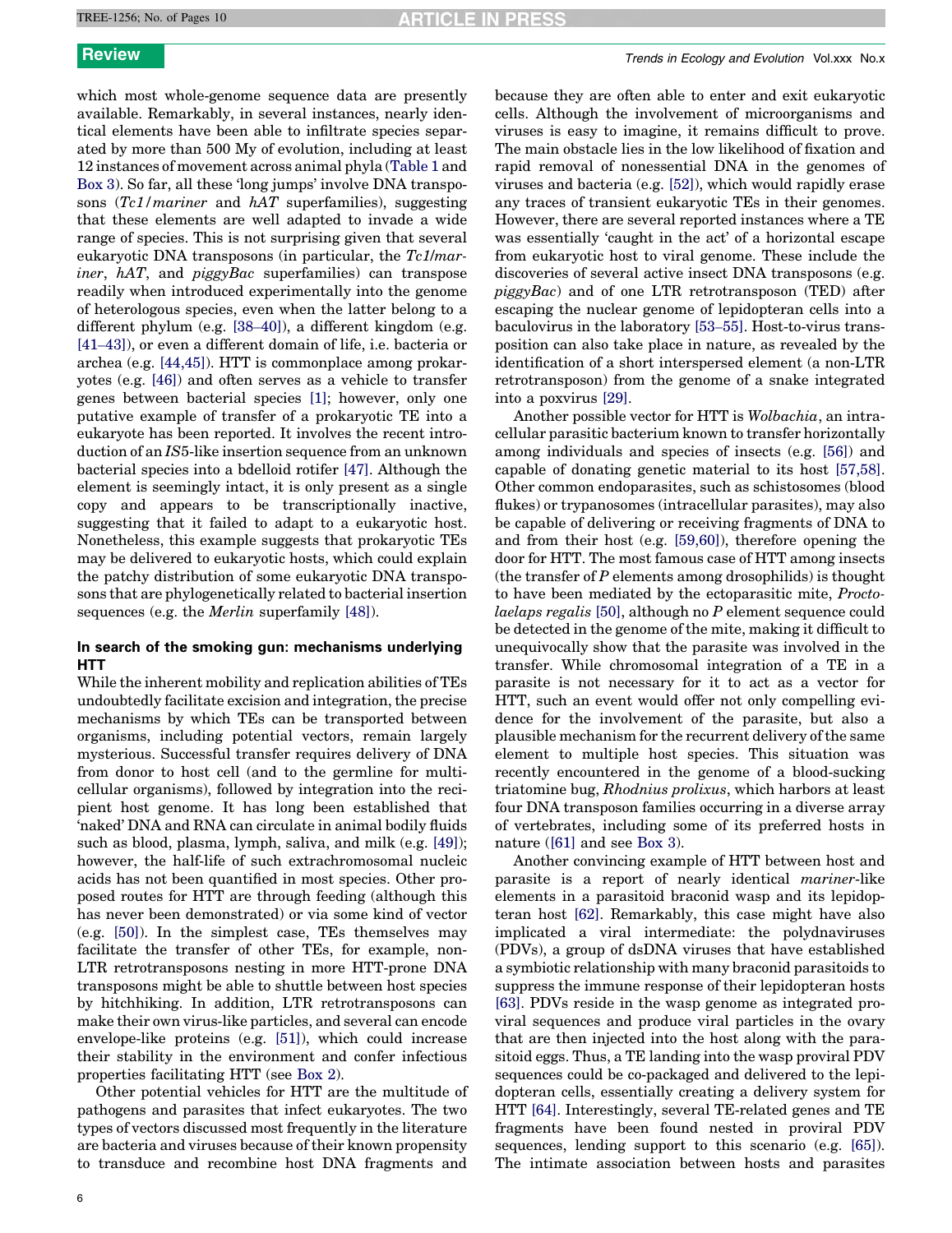(including viruses) makes it easy to envision multiple opportunities for HTT between widely-diverged organisms by a variety of mechanisms.

# Consequences of HTT for eukaryotic evolution

Regardless of the precise mechanism(s) underlying HTT, the accumulation of cases in the literature clearly points to a recurrent phenomenon that may be viewed as an integral facet of the lifecycle of TEs. But does it matter for eukaryotic evolution? It has been argued that biological innovation in multicellular organisms is largely driven by changes in copy number or function of pre-existing genetic material, rather than by the sudden appearance of genes and pathways de novo [\[66\]](#page-8-0). Because TEs play a major role in the duplication and rearrangement of genes and regulatory DNA [\[5,6,8,67\]](#page-7-0) and because HTT provides the gateway for many TE invasions, HTT can be seen as the trigger in a series of events that actively shapes genomic architecture and can give rise to biological innovation (Box 4).

The most direct consequence of HTT is the addition of TE copies themselves; indeed, many of the episodes of HTT reviewed herein have given rise to massive waves of TE amplification resulting in substantial increases in genome size. In the case of the little brown bat, Myotis lucifugus, DNA transposons from at least four different TE families have horizontally entered the genome and amplified over the past 30 My and these together account for the accumu-

lation of  $\sim$ 21 Mb of DNA in the vespertilionid bat lineage [\[23,61\]](#page-7-0). The evolutionary consequences of the structural genomic variation resulting from these multiple waves of TE amplification have not been investigated, but it is intriguing that they coincide with one of the most dramatic episodes of speciation documented in mammals [\[6,68\]](#page-7-0).

Beyond the mere addition and rearrangement of raw genomic material, HTT can also result in the birth of new cellular genes. This can occur via several processes (Box 4), including the 'domestication' of genes originally encoded by TEs that become co-opted for host functions [\[22,67\]](#page-7-0). For example, the transposase gene from a copy of SPACE INVADERS, a horizontally-transferred family of DNA transposon, was captured to form a new fusion gene specific to murine rodents [\[23\]](#page-7-0). In addition to domestication, HTT might lead to the evolution of novel genes or regulatory regions via the transduction of captured functional sequence from the host. In prokaryotes, HTT (involving a variety of mobile elements, including phages, integrons, conjugative, composite, and rolling-circle transposons [\[69\]\)](#page-8-0) commonly acts as a vehicle for gene transfer among species. Although TEs have not yet been shown to transfer host genes between different species in eukaryotes, they are capable of capturing and transducing sequences at high frequency within a species (e.g. [\[70,71\]](#page-8-0)). Thus, it would not be surprising to discover that HTT was responsible for the direct lateral movement of functional DNA among eukaryotes.

# Box 4. Impact of horizontal transfer and amplification of TEs on genome evolution

When TEs invade the genome by HTT or other means, their ability to amplify (replicate and mobilize) can lead to a broad spectrum of effects on the host. Most fundamentally, TE amplification can lead to the accumulation of DNA and an increase in genome size. In addition, TE insertions increase genetic variation. If TEs insert into genic regions, they can cause mutations or changes in genes or gene expression patterns. These are typically thought to be deleterious, but in some cases have been shown to be adaptive [\[96\].](#page-9-0) If a TE confers a selective benefit to the host, it can be retained and is said to be domesticated [\[22,67\]](#page-7-0). Different forms of domestication include the formation of novel gene chimeras between host and TE genes (e.g. [\[97\]](#page-9-0)) or the co-option of an intact TE's function for the host's benefit (e.g. [\[98\]](#page-9-0)). In addition, TE sequences contain a myriad of cisregulatory elements, including transcription factor binding sites, which can be co-opted for the wiring of gene regulatory networks (for review see Ref. [\[67\]](#page-8-0)). TEs can occasionally pick up fragments of the host genome during transposition and amplification, thereby

leading to massive gene duplication or shuffling of exons (e.g. [\[70,71\];](#page-8-0) see Ref. [\[5\]](#page-7-0) for review). Another way by which TE activity may lead to the formation of new genes is through the accidental recognition of cellular transcripts by the transposition machinery encoded by retrotransposons. During mammalian evolution, for example, this process has generated thousands of retroposed gene duplicates, many of which have evolved to take on new cellular functions (reviewed by Ref. [\[99\]](#page-9-0)). The amplification and dispersion of TEs throughout the genome also generate an abundant substrate for subsequent rearrangements, for example through illegitimate recombination between TE copies leading to chromosomal duplications, deletions or inversions. Like other mutational events, these rearrangements may provide the raw material for adaptive genomic innovations. For example, TE-mediated rearrangements have been implicated in the formation of segmental duplications, which are an important source of genetic novelty and phenotypic variation in primate genomes [\[100\]](#page-9-0) Figure I.



Figure I. Schematic of the impact of HTT on the genome. Red chevron represents HTT, yellow and orange circles represent proximate physical effects of HTT, colored arrows represent consequences (purple = beneficial, green = neutral, and light blue = deleterious), and the rectangle represents potential downstream outcomes of effects for which there is a selective benefit.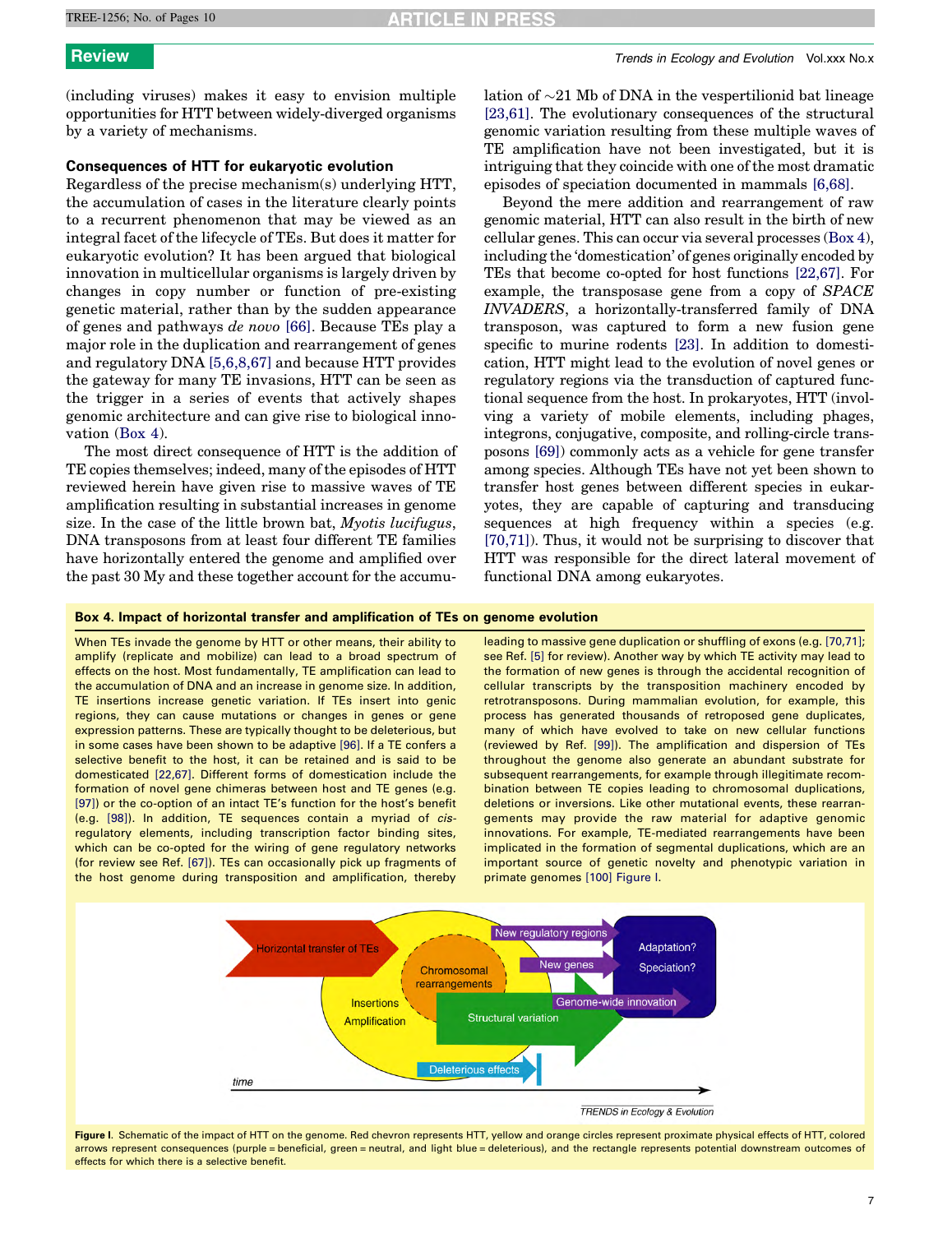<span id="page-7-0"></span>In addition to the impact on individuals and species, HTT may have had a profound influence on eukaryotic evolution by contributing to the origins of the primordial eukaryotic cell and features of multicellularity. Martin and Koonin [\[72\]](#page-8-0) speculated that selective pressure exerted by mobile introns favored the evolution of the nuclear membrane as a protective barrier to separate transcription and translation after mobile DNA invaded the genome. Following similar reason-ing, Johnson [\[73\]](#page-8-0) hypothesized that the selfish spread of TEs drove the evolution of cellular partitioning, leading to the division of germline and soma. This model is based on the assumption that mobilization of TEs in somatic tissue has a greater fitness cost to the host than TE activity in germ cells. Thus, mutations causing the sequestration of reproductive cells may be favored if, by restricting activity to the germline, they minimize deleterious phenotypic effects of TEs on the host. This hypothesis depends on the observation that TE activity can be restricted to the germline in some species (e.g. in maize, Drosophila, and mouse [\[74](#page-8-0)–76]), however this has not been assessed systematically and, in some instances, TE activity is observed only or predominantly in the soma [77–[79\].](#page-8-0) Further circumstantial evidence for the potential importance of germline sequestration as a line of defense against HTT comes from the observation that HTT appears to be rampant in the planarian Schmidtea mediterranea [\[61,80\],](#page-8-0) a species lacking a sequestered germline. Further investigation into the frequency of HTT, including the comparison of HTT between animals and plants (which also lack germline sequestration), will be required to untangle the importance of TE replication versus host genome vulnerability in explaining the patterns of HTT observed among species.

# Conclusions and Future Directions

Recognizing the prevalence of HTT and its importance for the long-term persistence of many TEs is a major step towards understanding the impact of this phenomenon on the evolution of eukaryotic genomes. Further progress will necessitate systematic, genome-wide scans to identify broad and unbiased patterns of HTT across different types of TEs and taxonomic groups. This effort should lead to a better understanding of the genetic, physiological and ecological factors influencing HTT. In addition, experiments are needed to (i) delineate the mechanisms underlying HTT at the cellular and molecular levels, (ii) assess the lines of genomic defense used by hosts to prevent infiltration by foreign DNA, and (iii) uncover the biochemical loopholes that allow vectors of HTT to circumvent such defenses. Lastly, identifying cases of HTT with clear fitness costs or benefits will help clarify the phenotypic impacts of the process on eukaryotic evolution. The discovery of rampant horizontal gene transfer among bacteria has transformed our view of the prokaryotic tree of life into a tangled web or a 'forest' of life [\[81,82\]](#page-9-0) where the genetic makeup of organisms reflect not only their ancestry but also their ecology. Similarly, we postulate that the widespread horizontal transfer of transposons in eukaryotes has the potential to shape genome content according to ecological interactions between species and to significantly distort the phylogenetic patterns expected from strict vertical inheritance.

### Acknowledgments

We would like to acknowledge the research conducted on this topic by many colleagues that could not be cited or discussed due to space constraints. We also wish to thank the following for helpful discussions and comments: E.J. Pritham, J. Meik, B. Koskella, and three anonymous reviewers. This work was supported by NSF award 0805546 to SS and NIH grant R01GM77582 to CF.

# Appendix A. Supplementary data

Supplementary data associated with this article can be found, in the online version, at [doi:10.1016/j.tree.2010.](http://dx.doi.org/10.1016/j.tree.2010.06.001) [06.001](http://dx.doi.org/10.1016/j.tree.2010.06.001).

### References

- 1 Frost, L.S. et al. (2005) Mobile genetic elements: the agents of open source evolution. Nat. Rev. Microbiol. 3, 722–732
- 2 Keeling, P.J. and Palmer, J.D. (2008) Horizontal gene transfer in eukaryotic evolution. Nat. Rev. Genet. 9, 605–618
- 3 Lander, E.S. et al. (2001) Initial sequencing and analysis of the human genome. Nature 409, 860–921
- 4 Schnable, P.S. et al. (2009) The B73 maize genome: complexity, diversity, and dynamics. Science 326, 1112–1115
- 5 Feschotte, C. and Pritham, E.J. (2007) DNA transposons and the evolution of eukaryotic genomes. Annu. Rev. Genet. 41, 331– 368
- 6 Oliver, K.R. and Greene, W.K. (2009) Transposable elements: powerful facilitators of evolution. Bioessays 31, 703–714
- 7 Zeh, D.W. et al. (2009) Transposable elements and an epigenetic basis for punctuated equilibria. Bioessays 31, 715–726
- 8 Cordaux, R. and Batzer, M.A. (2009) The impact of retrotransposons on human genome evolution. Nat. Rev. Genet. 10, 691–703
- 9 Orgel, L.E. and Crick, F.H.C. (1980) Selfish DNA- the ultimate parasite. Nature 284, 604–607
- 10 Hickey, D.A. (1982) Selfish DNA: a sexually-transmitted nuclear parasite. Genetics 101, 519–531
- 11 Pritham, E.J. (2009) Transposable elements and factors influencing their success in eukaryotes. J. Hered. 100, 648–655
- 12 Brookfield, J.F.Y. and Badge, R.M. (1997) Population genetics models of transposable elements. Genetica 100, 281–294
- 13 Le Rouzic, A. et al. (2007) Long-term evolution of transposable elements. Proc. Natl. Acad. Sci. U. S. A. 104, 19375–19380
- 14 Charlesworth, B. et al. (1994) The evolutionary dynamics of repetitive DNA in eukaryotes. Nature 371, 215–220
- 15 Daniels, S.B. et al. (1990) Evidence for the horizontal transmission of the P transposable element between Drosophila species. Genetics 124, 339–355
- 16 Hartl, D.L. et al. (1997) Modern thoughts on an ancyent marinere: function, evolution, regulation. Annu. Rev. Genet. 31, 337–358
- 17 Roberston, H.M. (2002) Evolution of DNA transposons in eukaryotes. In Mobile DNA II (Craig, N.L. et al., eds), pp. 1093–1110, ASM Press
- 18 Kidwell, M.G. (1992) Horizontal transfer of P-elements and other short inverted repeat transposons. Genetica 86, 275–286
- 19 Silva, J.C. et al. (2004) Factors that affect the horizontal transfer of transposable elements. Curr. Issues Mol. Biol. 6, 57–71
- 20 Loreto, E.L.S. et al. (2008) Revisiting horizontal transfer of transposable elements in Drosophila. Heredity 100, 545–554
- 21 Shedlock, A.M. et al. (2004) SINEs of speciation: tracking lineages with retroposons. Trends Ecol. Evol. 19, 545–553
- 22 Volff, J.N. (2006) Turning junk into gold: domestication of transposable elements and the creation of new genes in eukaryotes. Bioessays 28, 913–922
- 23 Pace, J.K. et al. (2008) Repeated horizontal transfer of a DNA transposon in mammals and other tetrapods. Proc. Natl. Acad. Sci. U. S. A. 105, 17023–17028
- 24 Capy, P. et al. (1994) The strange phylogenies of transposable elements - are horizontal transfers the only explanation? Trends Genet. 10, 7–12
- 25 Kordis, D. and Gubensek, F. (1998) Unusual horizontal transfer of a long interspersed nuclear element between distant vertebrate classes. Proc. Natl. Acad. Sci. U. S. A. 95, 10704–10709
- 26 Malik, H.S. et al. (1999) The age and evolution of non-LTR retrotransposable elements. Mol. Biol. Evol. 16, 793–805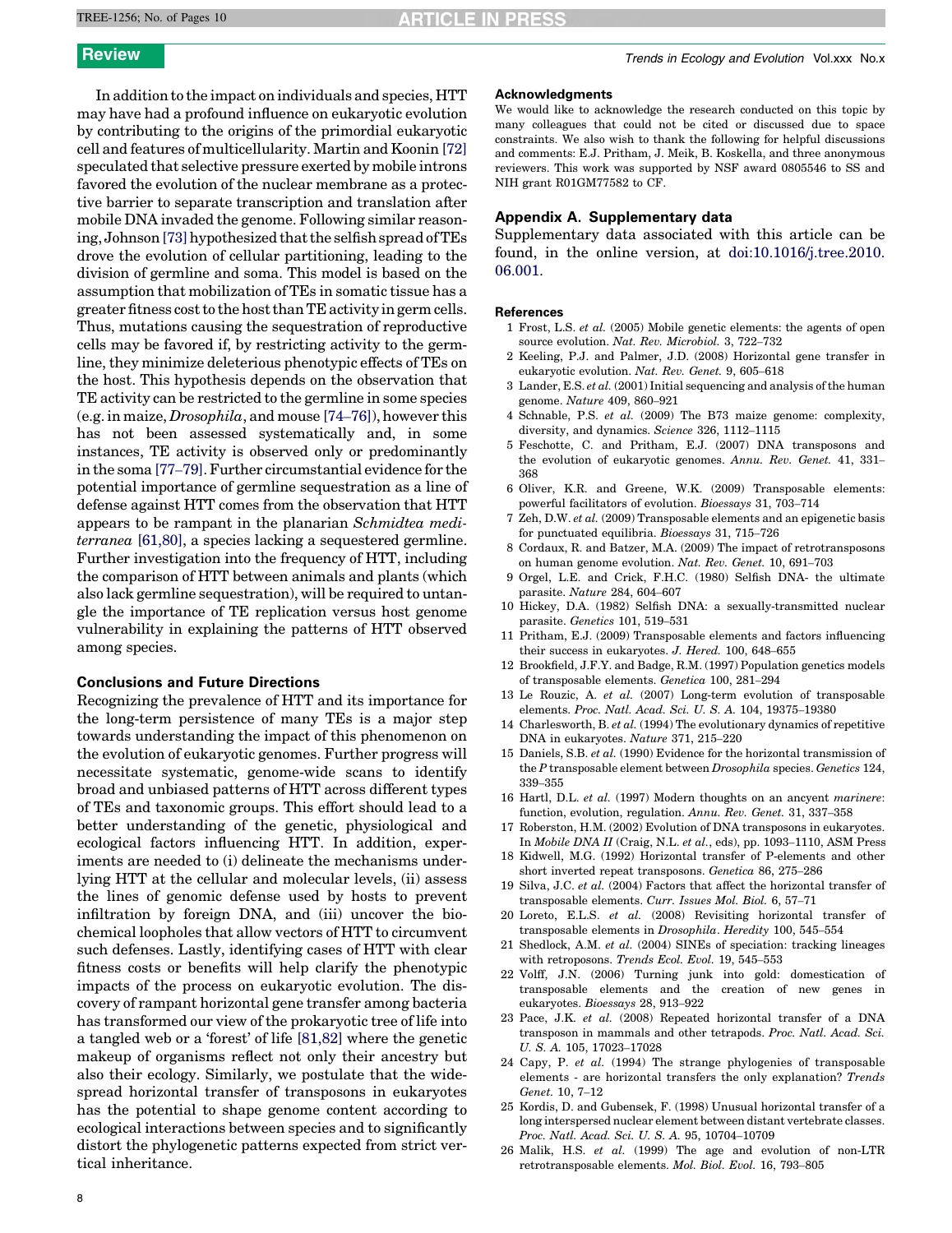- <span id="page-8-0"></span>27 Zupunski, V. et al. (2001) Evolutionary dynamics and evolutionary history in the RTE clade of non-LTR retrotransposons. Mol. Biol. Evol. 18, 1849–1863
- 28 Gogolevsky, K.P. et al. (2008) Bov-B-mobilized SINEs in vertebrate genomes. Gene 407, 75–85
- 29 Piskurek, O. and Okada, N. (2007) Poxviruses as possible vectors for horizontal transfer of retroposons from reptiles to mammals. Proc. Natl. Acad. Sci. U. S. A. 104, 12046–12051
- 30 Sanchez-Gracia, A. et al. (2005) High rate of horizontal transfer of transposable elements in Drosophila. Trends Genet. 21, 200–203
- 31 Bartolome, C. et al. (2009) Widespread evidence for horizontal transfer of transposable elements across Drosophila genomes. Genome Biol. 10, R22
- 32 Roulin, A. et al. (2008) Evidence of multiple horizontal transfers of the long terminal repeat retrotransposon RIRE1 within the genus Oryza. Plant J. 53, 950–959
- 33 Roulin, A. et al. (2009) Whole genome surveys of rice, maize and sorghum reveal multiple horizontal transfers of the LTRretrotransposon Route66 in Poaceae. BMC Evol. Biol. 9, 10
- 34 Anxolabehere, D. et al. (1988) Molecular characteristics of diverse populations are consistent with the hypothesis of a recent invasion of Drosophila melanogaster by mobile P elements. Mol. Biol. Evol. 5, 252–269
- 35 Le Rouzic, A. and Capy, P. (2005) The first steps of transposable elements invasion: Parasitic strategy vs. genetic drift. Genetics 169, 1033–1043
- 36 Khan, H. et al. (2006) Molecular evolution and tempo of amplification of human LINE-1 retrotransposons since the origin of primates. Genome Res. 16, 78–87
- 37 Pace, J.K. and Feschotte, C. (2007) The evolutionary history of human DNA transposons: Evidence for intense activity in the primate lineage. Genome Res. 17, 422–432
- 38 Plasterk, R.H.A. et al. (1999) Resident aliens the Tc1/mariner superfamily of transposable elements. Trends Genet. 15, 326–332
- 39 Ding, S. et al. (2005) Efficient transposition of the  $piggyBac$  resource (PB) transposon in mammalian cells and mice. Cell 122, 473–483
- 40 Kodama, K. et al. (2008) The Tol1 element of the medaka fish, a member of the hAT transposable element family, jumps in Caenorhabditis elegans. Heredity 101, 222–227
- 41 Weil, C.F. and Kunze, R. (2000) Transposition of maize Ac/Ds transposable elements in the yeast Saccharomyces cerevisiae. Nat. Genet. 26, 187–190
- 42 Emelyanov, A. et al. (2006) Trans-kingdom transposition of the maize Dissociation element. Genetics 174, 1095–1104
- 43 Evertts, A.G. et al. (2007) The Hermes transposon of Musca domestica is an efficient tool for the mutagenesis of Schizosaccharomyces pombe. Genetics 177, 2519–2523
- 44 Rubin, E.J. et al. (1999) In vivo transposition of mariner-based elements in enteric bacteria and mycobacteria. Proc. Natl. Acad. Sci. U. S. A. 96, 1645–1650
- 45 Zhang, J.K. et al. (2000) In vivo transposon mutagenesis of the methanogenic archaeon Methanosarcina acetivorans C2A using a modified version of the insect mariner-family transposable element Himar1. Proc. Natl. Acad. Sci. U. S. A. 97, 9665–9670
- 46 Touchon, M. and Rocha, E.P.C. (2007) Causes of insertion sequences abundance in prokaryotic genomes. Mol. Biol. Evol. 24, 969–981
- 47 Gladyshev, E.A. and Arkhipova, I.R. (2009) A single-copy IS5-like transposon in the genome of a bdelloid rotifer. Mol. Biol. Evol. 26, 1921–1929
- Feschotte, C. (2004) Merlin, a new superfamily of DNA transposons identified in diverse animal genomes and related to bacterial IS1016 insertion sequences. Mol. Biol. Evol. 21, 1769–1780
- 49 Stroun, M. et al. (2001) Alu repeat sequences are present in increased proportions compared to a unique gene in plasma/serum DNA: Evidence for a preferential release from viable cells? Ann. N. Y. Acad. Sci. 945, 258–264
- 50 Houck, M.A. et al. (1991) Possible horizontal transfer of Drosophila genes by the mite Proctolaelaps regalis. Science 253, 1125–1129
- 51 Malik, H.S. et al. (2000) Poised for contagion: Evolutionary origins of the infectious abilities of invertebrate retroviruses. Genome Res. 10, 1307–1318
- 52 Mira, A. et al. (2001) Deletional bias and the evolution of bacterial genomes. Trends Genet. 17, 589–596
- 53 Fraser, M.J. et al. (1983) Acquisition of host-cell DNA-sequences by baculoviruses: Relationship between host DNA insertions and FP mutants of Autographa californica and Galleria mellonella nuclear polyhedrosis viruses. J. Virol. 47, 287–300
- 54 Friesen, P.D. and Nissen, M.S. (1990) Gene organization and transcription of ted, a lepidopteran retrotransposon integrated within the baculovirus genome. Mol. Cell. Biol. 10, 3067–3077
- 55 Jehle, J.A. et al. (1998) Horizontal escape of the novel Tc1-like lepidopteran transposon TCp3.2 into Cydia pomonella granulovirus. J. Mol. Evol. 46, 215–224
- 56 Raychoudhury, R. et al. (2009) Modes of acquisition of Wolbachia: horizontal transfer, hybrid introgression, and codivergence in the Nasonia species complex. Evolution 63, 165–183
- 57 Hotopp, J.C.D. et al. (2007) Widespread lateral gene transfer from intracellular bacteria to multicellular eukaryotes. Science 317, 1753– 1756
- 58 Klasson, L. et al. (2009) Horizontal gene transfer between Wolbachia and the mosquito Aedes aegypti. BMC Genomics 10, 9
- 59 Steglich, C. and Schaeffer, S.W. (2006) The ornithine decarboxylase gene of Trypanosoma brucei: Evidence for horizontal gene transfer from a vertebrate source. Infect. Genet. Evol. 6, 205–219
- 60 Hecht, M.M. et al. (2010) Inheritance of DNA transferred from American trypanosomes to human hosts. PLoS ONE 5, e9181
- 61 Gilbert, C. et al. (2010) A role for host-parasite interactions in the horizontal transfer of DNA transposons across animal phyla. Nature 464, 1347–1350
- 62 Yoshiyama, M. et al. (2001) Possible horizontal transfer of a transposable element from host to parasitoid. Mol. Biol. Evol. 18, 1952–1958
- 63 Turnbull, M. and Webb, B. (2002) Perspectives on polydnavirus origins and evolution. Adv. Virus Res. 58, 203–254
- 64 Doucet, D. et al. (2007) In vitro integration of an ichnovirus genome segment into the genomic DNA of lepidopteran cells. J. Gen. Virol. 88, 105–113
- 65 Desjardins, C.A. et al. (2008) Comparative genomics of mutualistic viruses of Glyptapanteles parasitic wasps. Genome Biol. 9, R183
- 66 Shubin, N. et al. (2009) Deep homology and the origins of evolutionary novelty. Nature 457, 818–823
- 67 Feschotte, C. (2008) Transposable elements and the evolution of regulatory networks. Nat. Rev. Genet. 9, 397–405
- 68 Ray, D.A. et al. (2008) Multiple waves of recent DNA transposon activity in the bat, Myotis lucifugus. Genome Res. 18, 717–728
- 69 Toleman, M.A. et al. (2006) ISCR elements: novel gene-capturing systems of the 21st century? Microbiol. Mol. Biol. Rev. 70, 296–316
- 70 Jiang, N. et al. (2004) Pack-MULE transposable elements mediate gene evolution in plants. Nature 431, 569–573
- 71 Morgante, M. et al. (2005) Gene duplication and exon shuffling by Helitron-like transposons generate intraspecies diversity in maize. Nat. Genet. 37, 997–1002
- 72 Martin, W. and Koonin, E.V. (2006) Introns and the origin of nucleuscytosol compartmentalization. Nature 440, 41–45
- 73 Johnson, L.J. (2008) Selfish genetic elements favor the evolution of a distinction between soma and germline. Evolution 62, 2122–2124
- 74 Donlin, M.J. et al. (1995) Tissue-specific accumulation of MURB, a protein encoded by MuDR, the autonomous regulator of the Mutator transposable element family. Plant Cell 7, 1989–2000
- 75 Siebel, C.W. et al. (1995) Soma-specific expression and cloning of PSI, a negative regulator of P element pre-messenger-RNA splicing. Genes Dev. 9, 269–283
- 76 Trelogan, S.A. and Martin, S.L. (1995) Tightly regulated, developmentally specific expression of the first open reading frame from LINE-1 during mouse embryogenesis. Proc. Natl. Acad. Sci. U. S. A. 92, 1520–1524
- 77 Emmons, S.W. and Yesner, L. (1984) High-frequency excision of transposable element  $Tc1$  in the nematode *Caenorhabditis elegans* is limited to somatic-cells. Cell 36, 599–605
- 78 Coufal, N.G. et al. (2009) L1 retrotranspoition in human neural progenitor cells. Nature 460, 1127–1131
- 79 Kano, H. et al. (2009) L1 transposition occurs mainly in embryogenesis and creates somatic mosaicism. Genes Dev. 23, 1303–1312
- 80 Novick, P. et al. (2009) Independent and parallel lateral transfer of DNA transposons in tetrapod genomes. Gene 449, 85–94